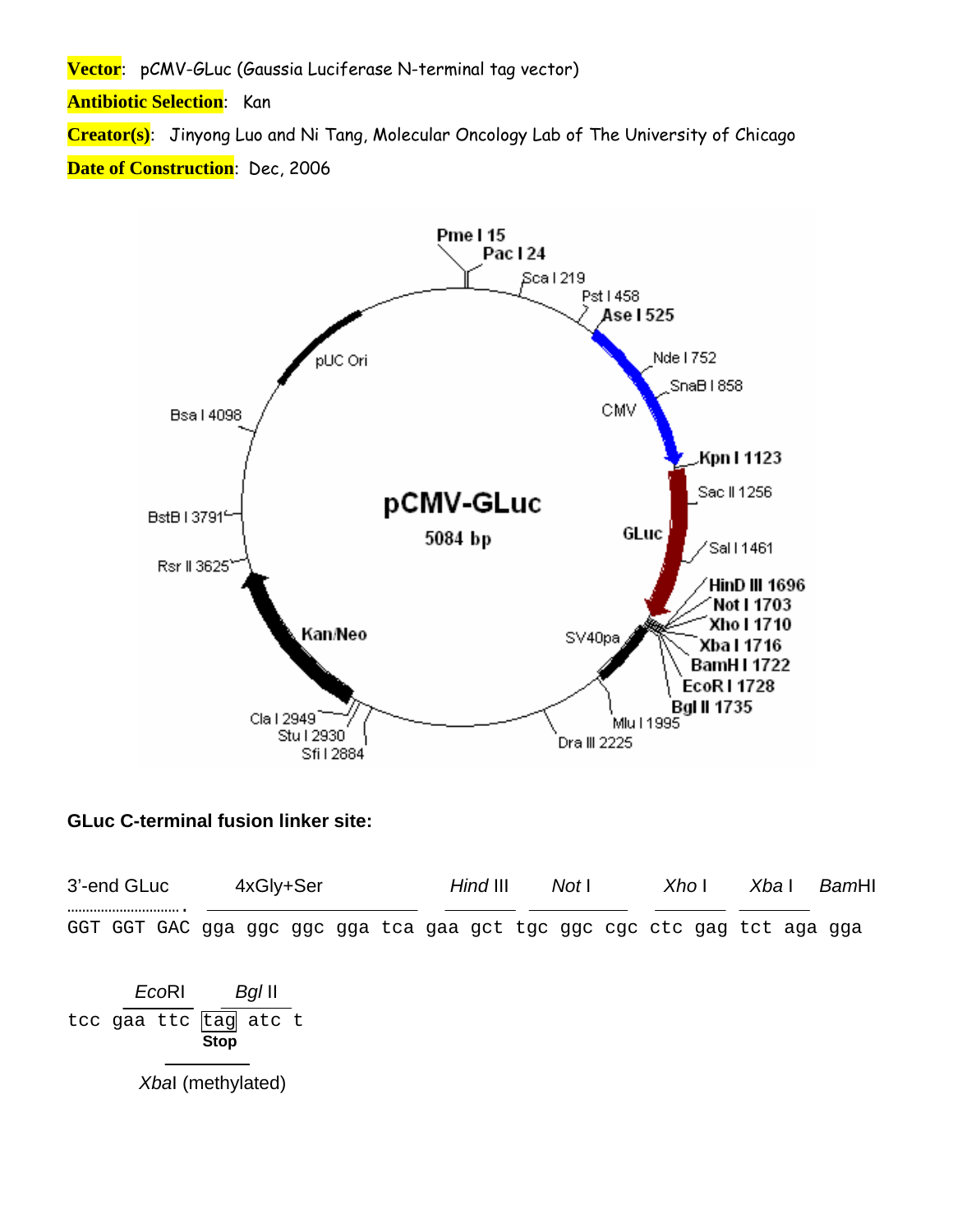## **pCMV-GLuc Full-length Sequence and Restriction Sites**

TAGTTATTATGTTTAAacttaattaagtgcacgagtgggttacatcgaactggatctcaacagcggtaagatccttgagagttttcg ccccgaagaacgttttccaatgatgagcacttttaaagttctgctatgtggcgcggtattatcccgtgttgacgccgggcaagagca actcggtcgccgcatacactattctcagaatgacttggttgagtactcaccagtcacagaaaagcatcttacggatggcatgacagt aagagaattatgcagtgctgccataaccatgagtgataacactgcggccaacttacttctgacaacgatcggaggaccgaaggagct aaccgcttttttgcacaacatgggggatcatgtaactcgccttgatcgttgggaaccggagctgaatgaagccataccaaacgacga gcgtgacaccacgatgcctgcagcaatggcaacaacgttgcgcaaactattaactggcgaactacttactctagcttcccggcaaca ATTAATAGTAATCAATTACGGGGTCATTAGTTCATAGCCCATATATGGAGTTCCGCGTTACATAACTTACGGTAAATGGCCCGCCTG GCTGACCGCCCAACGACCCCCGCCCATTGACGTCAATAATGACGTATGTTCCCATAGTAACGCCAATAGGGACTTTCCATTGACGTC AATGGGTGGAGTATTTACGGTAAACTGCCCACTTGGCAGTACATCAAGTGTATCATATGCCAAGTACGCCCCCTATTGACGTCAATG ACGGTAAATGGCCCGCCTGGCATTATGCCCAGTACATGACCTTATGGGACTTTCCTACTTGGCAGTACATCTACGTATTAGTCATCG CTATTACCATGGTGATGCGGTTTTGGCAGTACATCAATGGGCGTGGATAGCGGTTTGACTCACGGGGATTTCCAAGTCTCCACCCCA TTGACGTCAATGGGAGTTTGTTTTGGCACCAAAATCAACGGGACTTTCCAAAATGTCGTAACAACTCCGCCCCATTGACGCAAATGG GCGGTAGGCGTGTACGGTGGGAGGTCTATATAAGCAGAGCTGGTTTAGTGAACCGTCAGATCCgctagagatc**ggtacc**ATGGG AGTCAAAGTT CTGTTTGCCC TGATCTGCAT CGCTGTGGCC GAGGCCAAGC CCACCGAGAA CAACGAAGAC TTCAACATCG TGGCCGTGGC CAGCAACTTC GCGACCACGG ATCTCGATGC TGACCGCGGG AAGTTGCCCG GCAAGAAGCT GCCGCTGGAG GTGCTCAAAG AGATGGAAGC CAATGCCCGG AAAGCTGGCT GCACCAGGGG CTGTCTGATC TGCCTGTCCC ACATCAAGTG CACGCCCAAG ATGAAGAAGT TCATCCCAGG ACGCTGCCAC ACCTACGAAG GCGACAAAGA GTCCGCACAG GGCGGCATAG GCGAGGCGAT CGTCGACATT CCTGAGATTC CTGGGTTCAA GGACTTGGAG CCCATGGAGC AGTTCATCGC ACAGGTCGAT CTGTGTGTGG ACTGCACAAC TGGCTGCCTC AAAGGGCTTG CCAACGTGCA GTGTTCTGAC CTGCTCAAGA AGTGGCTGCC GCAACGCTGT GCGACCTTTG CCAGCAAGAT CCAGGGCCAG GTGGACAAGA TCAAGGGGGC CGGTGGT<mark>GAC</mark> gga ggc ggc gga tca gaa gct tgc ggc cgc ctc gag tct aga gga tcc gaa ttc<mark>tag</mark>atct atccgatccaccggannnnnnTAACTGATCATAATCAGCCATACCACATTTGTAGAGGTTTTACTTGCTTTAAAAAACCTCCCACAC CTCCCCCTGAACCTGAAACATAAAATGAATGCAATTGTTGTTGTTAACTTGTTTATTGCAGCTTATAATGGTTACAAATAAAGCAAT AGCATCACAAATTTCACAAATAAAGCATTTTTTTCACTGCATTCTAGTTGTGGTTTGTCCAAACTCATCAATGTATCTTAACGCGTA AATTGTAAGCGTTAATATTTTGTTAAAATTCGCGTTAAATTTTTGTTAAATCAGCTCATTTTTTAACCAATAGGCCGAAATCGGCAA AATCCCTTATAAATCAAAAGAATAGACCGAGATAGGGTTGAGTGTTGTTCCAGTTTGGAACAAGAGTCCACTATTAAAGAACGTGGA CTCCAACGTCAAAGGGCGAAAAACCGTCTATCAGGGCGATGGCCCACTACGTGAACCATCACCCTAATCAAGTTTTTTGGGGTCGAG GTGCCGTAAAGCACTAAATCGGAACCCTAAAGGGAGCCCCCGATTTAGAGCTTGACGGGGAAAGCCGGCGAACGTGGCGAGAAAGGA AGGGAAGAAAGCGAAAGGAGCGGGCGCTAGGGCGCTGGCAAGTGTAGCGGTCACGCTGCGCGTAACCACCACACCCGCCGCGCTTAA TGCGCCGCTACAGGGCGCGTCAGGTGGCACTTTTCGGGGAAATGTGCGCGGAACCCCTATTTGTTTATTTTTCTAAATACATTCAAA TATGTATCCGCTCATGAGACAATAACCCTGATAAATGCTTCAATAATATTGAAAAAGGAAGAGTCCTGAGGCGGAAAGAACCAGCTG TGGAATGTGTGTCAGTTAGGGTGTGGAAAGTCCCCAGGCTCCCCAGCAGGCAGAAGTATGCAAAGCATGCATCTCAATTAGTCAGCA ACCAGGTGTGGAAAGTCCCCAGGCTCCCCAGCAGGCAGAAGTATGCAAAGCATGCATCTCAATTAGTCAGCAACCATAGTCCCGCCC CTAACTCCGCCCATCCCGCCCCTAACTCCGCCCAGTTCCGCCCATTCTCCGCCCCATGGCTGACTAATTTTTTTTATTTATGCAGAG GCCGAGGCCGCCTCGGCCTCTGAGCTATTCCAGAAGTAGTGAGGAGGCTTTTTTGGAGGCCTAGGCTTTTGCAAAGATCGATCAAGA GACAGGATGAGGATCGTTTCGCATGATTGAACAAGATGGATTGCACGCAGGTTCTCCGGCCGCTTGGGTGGAGAGGCTATTCGGCTA TGACTGGGCACAACAGACAATCGGCTGCTCTGATGCCGCCGTGTTCCGGCTGTCAGCGCAGGGGCGCCCGGTTCTTTTTGTCAAGAC CGACCTGTCCGGTGCCCTGAATGAACTGCAAGACGAGGCAGCGCGGCTATCGTGGCTGGCCACGACGGGCGTTCCTTGCGCAGCTGT GCTCGACGTTGTCACTGAAGCGGGAAGGGACTGGCTGCTATTGGGCGAAGTGCCGGGGCAGGATCTCCTGTCATCTCACCTTGCTCC TGCCGAGAAAGTATCCATCATGGCTGATGCAATGCGGCGGCTGCATACGCTTGATCCGGCTACCTGCCCATTCGACCACCAAGCGAA ACATCGCATCGAGCGAGCACGTACTCGGATGGAAGCCGGTCTTGTCGATCAGGATGATCTGGACGAAGAGCATCAGGGGCTCGCGCC AGCCGAACTGTTCGCCAGGCTCAAGGCGAGCATGCCCGACGGCGAGGATCTCGTCGTGACCCATGGCGATGCCTGCTTGCCGAATAT CATGGTGGAAAATGGCCGCTTTTCTGGATTCATCGACTGTGGCCGGCTGGGTGTGGCGGACCGCTATCAGGACATAGCGTTGGCTAC CCGTGATATTGCTGAAGAGCTTGGCGGCGAATGGGCTGACCGCTTCCTCGTGCTTTACGGTATCGCCGCTCCCGATTCGCAGCGCAT CGCCTTCTATCGCCTTCTTGACGAGTTCTTCTGAGCGGGACTCTGGGGTTCGAAATGACCGACCAAGCGACGCCCAACCTGCCATCA CGAGATTTCGATTCCACCGCCGCCTTCTATGAAAGGTTGGGCTTCGGAATCGTTTTCCGGGACGCCGGCTGGATGATCCTCCAGCGC GGGGATCTCATGCTGGAGTTCTTCGCCCACCCTAGGGGGAGGCTAACTGAAACACGGAAGGAGACAATACCGGAAGGAACCCGCGCT ATGACGGCAATAAAAAGACAGAATAAAACGCACGGTGTTGGGTCGTTTGTTCATAAACGCGGGGTTCGGTCCCAGGGCTGGCACTCT GTCGATACCCCACCGAGACCCCATTGGGGCCAATACGCCCGCGTTTCTTCCTTTTCCCCACCCCACCCCCCAAGTTCGGGTGAAGGC CCAGGGCTCGCAGCCAACGTCGGGGCGGCAGGCCCTGCCATAGCCTCAGGTTACTCATATATACTTTAGATTGATTTAAAACTTCAT TTTTAATTTAAAAGGATCTAGGTGAAGATCCTTTTTGATAATCTCATGACCAAAATCCCTTAACGTGAGTTTTCGTTCCACTGAGCG TCAGACCCCGTAGAAAAGATCAAAGGATCTTCTTGAGATCCTTTTTTTCTGCGCGTAATCTGCTGCTTGCAAACAAAAAAACCACCG CTACCAGCGGTGGTTTGTTTGCCGGATCAAGAGCTACCAACTCTTTTTCCGAAGGTAACTGGCTTCAGCAGAGCGCAGATACCAAAT ACTGTCCTTCTAGTGTAGCCGTAGTTAGGCCACCACTTCAAGAACTCTGTAGCACCGCCTACATACCTCGCTCTGCTAATCCTGTTA CCAGTGGCTGCTGCCAGTGGCGATAAGTCGTGTCTTACCGGGTTGGACTCAAGACGATAGTTACCGGATAAGGCGCAGCGGTCGGGC TGAACGGGGGGTTCGTGCACACAGCCCAGCTTGGAGCGAACGACCTACACCGAACTGAGATACCTACAGCGTGAGCTATGAGAAAGC GCCACGCTTCCCGAAGGGAGAAAGGCGGACAGGTATCCGGTAAGCGGCAGGGTCGGAACAGGAGAGCGCACGAGGGAGCTTCCAGGG GGAAACGCCTGGTATCTTTATAGTCCTGTCGGGTTTCGCCACCTCTGACTTGAGCGTCGATTTTTGTGATGCTCGTCAGGGGGGCGG AGCCTATGGAAAAACGCCAGCAACGCGGCCTTTTTACGGTTCCTGGCCTTTTGCTGGCCTTTTGCTCACATGTTCTTTCCTGCGTTA TCCCCTGATTCTGTGGATAACCGTATTACCGCCATGCAT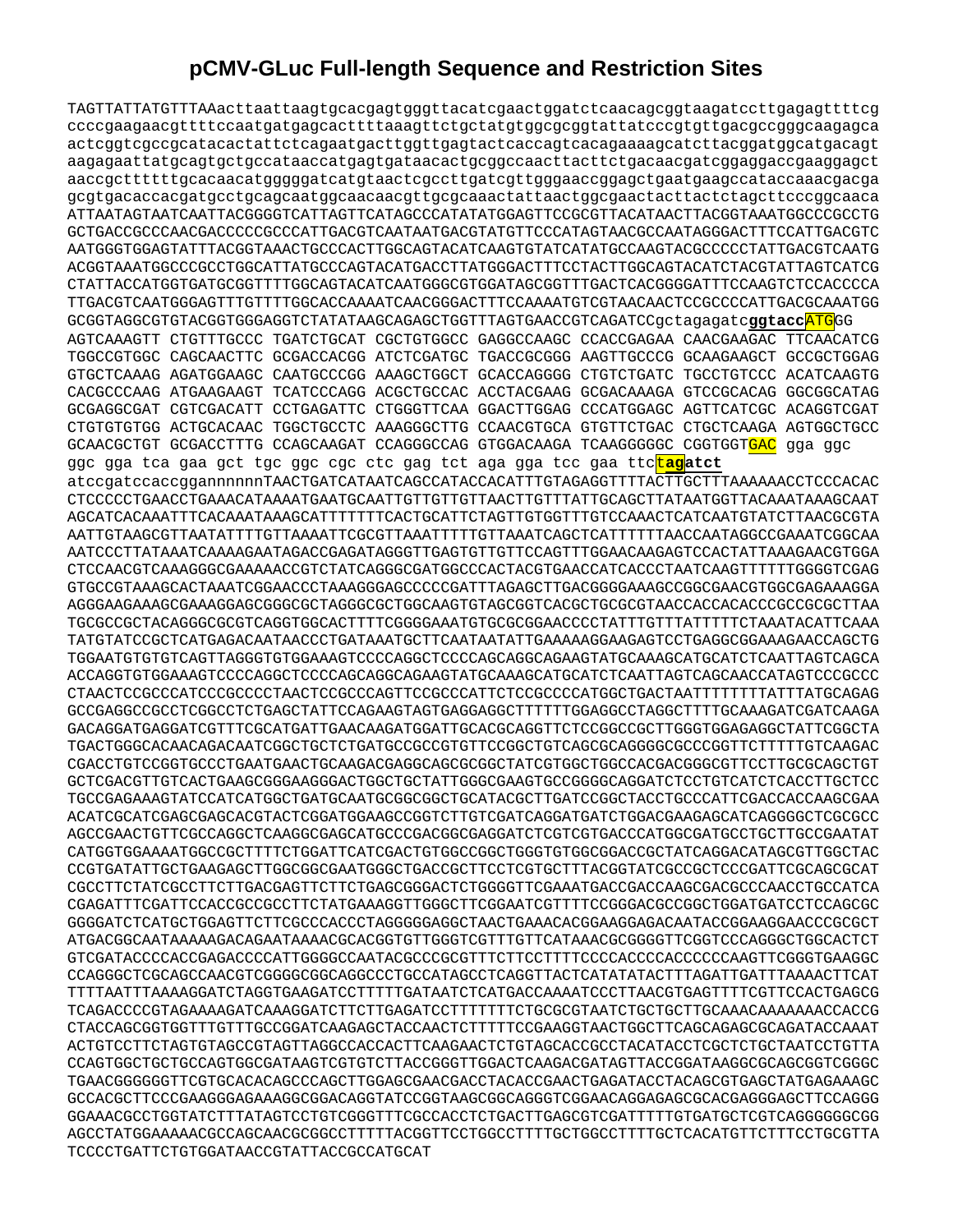|                          |                            | Unique enzymes in pCMV-GLuc:                   |              |              | Ase I<br>Asp718         | (1)         | 525          |              |              |              |
|--------------------------|----------------------------|------------------------------------------------|--------------|--------------|-------------------------|-------------|--------------|--------------|--------------|--------------|
|                          |                            |                                                |              |              | Ava I                   | (1)<br>(1)  | 1119<br>1710 |              |              |              |
| Pme I                    | CTTT AAAC                  | 15                                             |              |              | Ava II                  | (3)         | 336          | 3625         | 4070         |              |
| Pac I                    | TTA, AT`TAA                | 24                                             |              |              | Avr II                  | (2)         | 2931         | 3946         |              |              |
| Sca I                    | AGT ACT                    | 219                                            |              |              | BamH I                  | (1)         | 1722         |              |              |              |
| ECON I                   | CCTNN `N, NNAGG            | 339                                            |              |              | Ban I                   | (5)         | 983          | 1119         | 2262         | 3108         |
| Pst I<br>Ase I           | C, TGCA G<br>AT`TA, AT     | 458<br>525                                     |              |              |                         |             | 3143         |              |              |              |
| Vsp I                    | AT`TA, AT                  | 525                                            |              |              | Ban II                  | (4)         | 1501         | 2300         | 3474         | 4184         |
| Nde I                    | CA`TA, TG                  | 752                                            |              |              | Bbe I<br>Bbs I          | (1)<br>(1)  | 3112<br>1201 |              |              |              |
| SnaB I                   | TAC GTA                    | 858                                            |              |              | Bbv I                   | (7)         | 468          | 1897         | 3182         | 3224         |
| Acc65 I                  | $G$ $GTAC$ , $C$           | 1119                                           |              |              |                         |             | 3745         | 4198         | 4698         |              |
| Asp718                   | $G$ $GTAC$ , $C$           | 1119                                           |              |              | Bbv II                  | (1)         | 1200         |              |              |              |
| Kpn I                    | G, GTAC C                  | 1123                                           |              |              | Bcl I                   | (1)         | 1766         |              |              |              |
| Bbv II                   | GAAGAC 7/11                | 1200                                           |              |              | Bcn I                   | (8)         | 165          | 516          | 1268         | 1317         |
| Bbs I<br>Nru I           | GAAGAC 8/12<br>TCG CGA     | 1201<br>1230                                   |              |              |                         |             | 3114         | 3274         | 3887         | 4651         |
| Sac II                   | CC, GC `GG                 | 1256                                           |              |              | Bfa I                   | (10)        | 507          | 1110         | 1717         | 1733         |
| Ahd I                    | GACNN, N`NNGTC             | 1427                                           |              |              |                         |             | 1958<br>4281 | 2376<br>4534 | 2932         | 3947         |
| Sal I                    | G`TCGA, C                  | 1461                                           |              |              | Bql I                   | (4)         | 608          | 730          | 801          | 2884         |
| Acc I                    | GT `MK, AC                 | 1462                                           |              |              | Bgl II                  | (1)         | 1735         |              |              |              |
| HinD III                 | A`AGCT, T                  | 1696                                           |              |              | Bpm I                   | (3)         | 1305         | 3892         | 3949         |              |
| Not I                    | GC `GGCC, GC               | 1703                                           |              |              | Bsa I                   | (1)         | 4098         |              |              |              |
| Ava I                    | C`YCGR, G                  | 1710                                           |              |              | BsaA I                  | (3)         | 858          | 2225         | 3413         |              |
| PaeR7 I                  | $C$ TCGA, G                | 1710                                           |              |              | BsaB I                  | (3)         | 1155         | 1771         | 2968         |              |
| Xho I<br>BamH I          | C TCGA, G<br>G`GATC, C     | 1710<br>1722                                   |              |              | BsaH I                  | (8)         | 160          | 640          | 693          | 776          |
| ECOR I                   | G`AATT, C                  | 1728                                           |              |              |                         |             | 962          | 3109         | 3811         | 3890         |
| Bgl II                   | A`GATC, T                  | 1735                                           |              |              | BsaJ I                  | (25)        | 878          | 1123         | 1168         | 1213         |
| PflM I                   | CCAN, NNN `NTGG            | 1754                                           |              |              |                         |             | 1234<br>1479 | 1253<br>1501 | 1333<br>1640 | 1394<br>2643 |
| BstX I                   | CCAN, NNNN `NTGG           | 1755                                           |              |              |                         |             | 2715         | 2838         | 2873         | 2882         |
| Bcl I                    | T`GATC, A                  | 1766                                           |              |              |                         |             | 2931         | 3272         | 3541         | 3946         |
| Mun I                    | C`AATT, G                  | 1859                                           |              |              |                         |             | 4073         | 4074         | 4176         | 4177         |
| Hpa I                    | GTT AAC                    | 1872                                           |              |              |                         |             | 4867         |              |              |              |
| Mlu I<br>Dra III         | A`CGCG, T<br>CAC, NNN `GTG | 1995<br>2225                                   |              |              | BsaW I                  | (6)         | 404          | 1750         | 3140         | 3984         |
| Sfi I                    | GGCCN, NNN `NGGCC 2884     |                                                |              |              |                         |             | 4674         | 4821         |              |              |
| BseR I                   | GAGGAG 16/14               | 2927                                           |              |              | BseR I                  | (1)         | 2927         |              |              |              |
| Stu I                    | AGG CCT                    | 2930                                           |              |              | Bsg I                   | (3)         | 1313         | 1526         | 1596         |              |
| Cla I                    | AT CG, AT                  | 2949                                           |              |              | BsiC I<br><b>BsiE I</b> | (1)<br>(6)  | 3791<br>182  | 331          | 1459         | 1706         |
| Kas I                    | G`GCGC, C                  | 3108                                           |              |              |                         |             | 3018         | 4693         |              |              |
| Nar I                    | GG CG, CC                  | 3109                                           |              |              | BsiHKA I                | (7)         | 32           | 117          | 1294         | 1371         |
| Ehe I                    | GGC GCC                    | 3110                                           |              |              |                         |             | 3222         | 3412         | 4717         |              |
| Bbe I                    | G, GCGC `C                 | 3112                                           |              |              | Bsm I                   | (2)         | 1860         | 1953         |              |              |
| Tth111 I                 | GACN `N, NGTC              | 3227                                           |              |              | BsmA I                  | (5)         | 951          | 2534         | 2952         | 3971         |
| Rsr II<br>BsiC I         | CG`GWC, CG<br>TT CG, AA    | 3625<br>3791                                   |              |              |                         |             | 4099         |              |              |              |
| BstB I                   | TT CG, AA                  | 3791                                           |              |              | BsmF I                  | (11)        | 693          | 844          | 1012         | 1340         |
| Bsa I                    | GGTCTC 7/11                | 4098                                           |              |              |                         |             | 2625         | 2697         | 2761         | 3260         |
| Eco0109 I                | RG`GNC, CY                 | 4207                                           |              |              | BsoF I                  | (43)        | 3792<br>185  | 3901<br>280  | 4056<br>307  | 457          |
| Number of enzymes = $48$ |                            |                                                |              |              |                         |             | 1278         | 1281         | 1328         | 1403         |
|                          |                            |                                                |              |              |                         |             |              |              |              |              |
|                          |                            |                                                |              |              |                         |             |              |              |              |              |
|                          |                            |                                                |              |              |                         |             | 1442         | 1553         | 1605         | 1608         |
|                          |                            | The following enzymes do not cut in pCMV-GLuc: |              |              |                         |             | 1685         | 1703         | 1706         | 1886         |
| Afl II                   | Age I                      | Apa I                                          | Asc I        | Blp I        |                         |             | 2405<br>3018 | 2427<br>3070 | 2441<br>3081 | 2879<br>3171 |
| BsiW I                   | BsmB I                     | Bsp120 I                                       | BspM II      | BsrG I       |                         |             | 3176         | 3213         | 3254         | 3341         |
| BssH II                  | Bst1107 I                  | BstE II                                        | Eco47 III    | Eco72 I      |                         |             | 3344         | 3347         | 3583         | 3679         |
| ECOR V                   | Esp I                      | Fse I                                          | Nhe I        | Pml I        |                         |             | 3720         | 3734         | 3848         | 4187         |
| PpuM I                   | PspA I                     | Sac I                                          | Sma I        | Spe I        |                         |             | 4202         | 4413         | 4619         | 4622         |
| Spl I                    | Srf I                      | Xca I                                          | Xcm I        | Xma I        |                         |             | 4687         | 4830         | 4985         |              |
|                          |                            |                                                |              |              | Bsp1286 I               | (2)         | 117          | 3412         |              |              |
|                          |                            | pCMV-GLuc: sites sorted by name:               |              |              | BspH I                  | (2)         | 2535         | 4307         |              |              |
|                          |                            |                                                |              |              | BspM I<br>Bsr I         | (4)<br>(12) | 1597<br>54   | 2996<br>226  | 3377<br>493  | 3827<br>814  |
| Aat II                   | (4)<br>643                 | 696                                            | 779          | 965          |                         |             | 1552         | 2139         | 2817         | 3052         |
| Acc. T                   | 1462<br>(1)                |                                                |              |              |                         |             | 3253         | 4499         | 4613         | 4626         |
| Acc65 I                  | 1119<br>(1)<br>(69) 64     |                                                |              | 306          | BsrB I                  | (4)         | 2369         | 2533         | 3722         | 3776         |
| Aci I                    | 352                        | 141<br>576                                     | 185<br>604   | 616          | BsrD I                  | (2)         | 466          | 3342         |              |              |
|                          | 630                        | 797                                            | 888          | 921          | BssS I                  | (4)         | 31           | 3701         | 3827         | 4854         |
|                          | 1025                       | 1046                                           | 1107         | 1253         | BstB I                  | (1)         | 3791         |              |              |              |
|                          | 1255                       | 1281                                           | 1432         | 1441         | BstN I                  | (16)        | 608          | 801          | 1334         | 1396         |
|                          | 1608                       | 1684                                           | 1687         | 1702         |                         |             | 1480<br>2700 | 1641<br>2717 | 1647<br>3496 | 2645<br>4075 |
|                          | 1706                       | 2369                                           | 2396         | 2424         |                         |             | 4178         | 4868         | 4881         | 5002         |
|                          | 2427                       | 2441                                           | 2484         | 2531         | BstU I                  | $(18)$ 141  |              | 578          | 1230         | 1255         |
|                          | 2594                       | 2779                                           | 2791         | 2800         |                         |             | 1997         | 2033         | 2409         | 2429         |
|                          | 2812                       | 2822                                           | 2833         | 2879         |                         |             | 2453         | 2484         | 3175         | 3476         |
|                          | 3018<br>3340               | 3081<br>3343                                   | 3175<br>3583 | 3239<br>3623 |                         |             | 3914         | 3998         | 4061         | 4130         |
|                          | 3628                       | 3678                                           | 3694         | 3720         |                         |             | 4403         | 4984         |              |              |
|                          | 3776                       | 3845                                           | 3848         | 3914         | BstX I                  | (1)         | 1755         |              |              |              |
|                          | 3996                       | 4061                                           | 4128         | 4201         | BstY I                  | (14)        | 53           | 70           | 1103         | 1238         |
|                          | 4435                       | 4444                                           | 4579         | 4689         |                         |             | 1636<br>3526 | 1722<br>3918 | 1735<br>4277 | 3280<br>4289 |
|                          | 4810                       | 4829                                           | 4956         | 4984         |                         |             | 4375         | 4386         |              |              |
|                          | 5075                       |                                                |              |              | Bsu36 I                 | (2)         | 2589         | 4221         |              |              |
| Afl III                  | 1995<br>(2)                | 5027                                           |              |              | Cac8 I                  | (34)        | 454          | 604          | 797          | 1220         |
| Aha II                   | (8)<br>160<br>962          | 640<br>3109                                    | 693<br>3811  | 776<br>3890  |                         |             | 1325         | 1371         | 1567         | 1631         |
| Ahd I                    | (1)<br>1427                |                                                |              |              |                         |             | 1700         | 2328         | 2371         | 2385         |
| Alu I                    | 347<br>(18)                | 410                                            | 510          | 1084         |                         |             | 2658         | 2677         | 2730         | 2749         |
|                          | 1277                       | 1323                                           | 1698         | 1888         |                         |             | 3003         | 3189         | 3408         | 3474         |
|                          | 2055                       | 2312                                           | 2607         | 2895         |                         |             | 3480         | 3508         | 3512         | 3553         |
|                          | 3215                       | 3673                                           | 4470         | 4727         |                         |             | 3557<br>4128 | 3611<br>4184 | 3894<br>4206 | 4081<br>4417 |
|                          | 4773                       | 4863                                           |              |              |                         |             | 4977         | 5014         |              |              |
| Alw I                    | (21)<br>60                 | 66                                             | 381          | 1099         | Cfr10 I                 | (5)         | 1668         | 2326         | 3428         | 3609         |
|                          | 1245                       | 1632                                           | 1696         | 1718         |                         |             | 3892         |              |              |              |
|                          | 1729                       | 1740                                           | 2976         | 3287         | Cla I                   | (1)         | 2949         |              |              |              |
|                          | 3354<br>4284               | 3533<br>4285                                   | 3898<br>4382 | 3925<br>4382 | Csp6 I                  | (9)         | 218          | 736          | 761          | 816          |
|                          | 4468                       |                                                |              |              |                         |             | 849          | 900          | 1057         | 1120         |
| AlwN I                   | 1339<br>(3)                | 4210                                           | 4618         |              |                         |             | 3414         |              |              |              |
| ApaL I<br>Apo I          | (3)<br>28<br>(4)<br>1728   | 1367<br>1923                                   | 4713<br>2027 | 2038         | Dde I                   | (8)         | 199<br>3772  | 1471<br>4221 | 2589<br>4344 | 2891<br>4753 |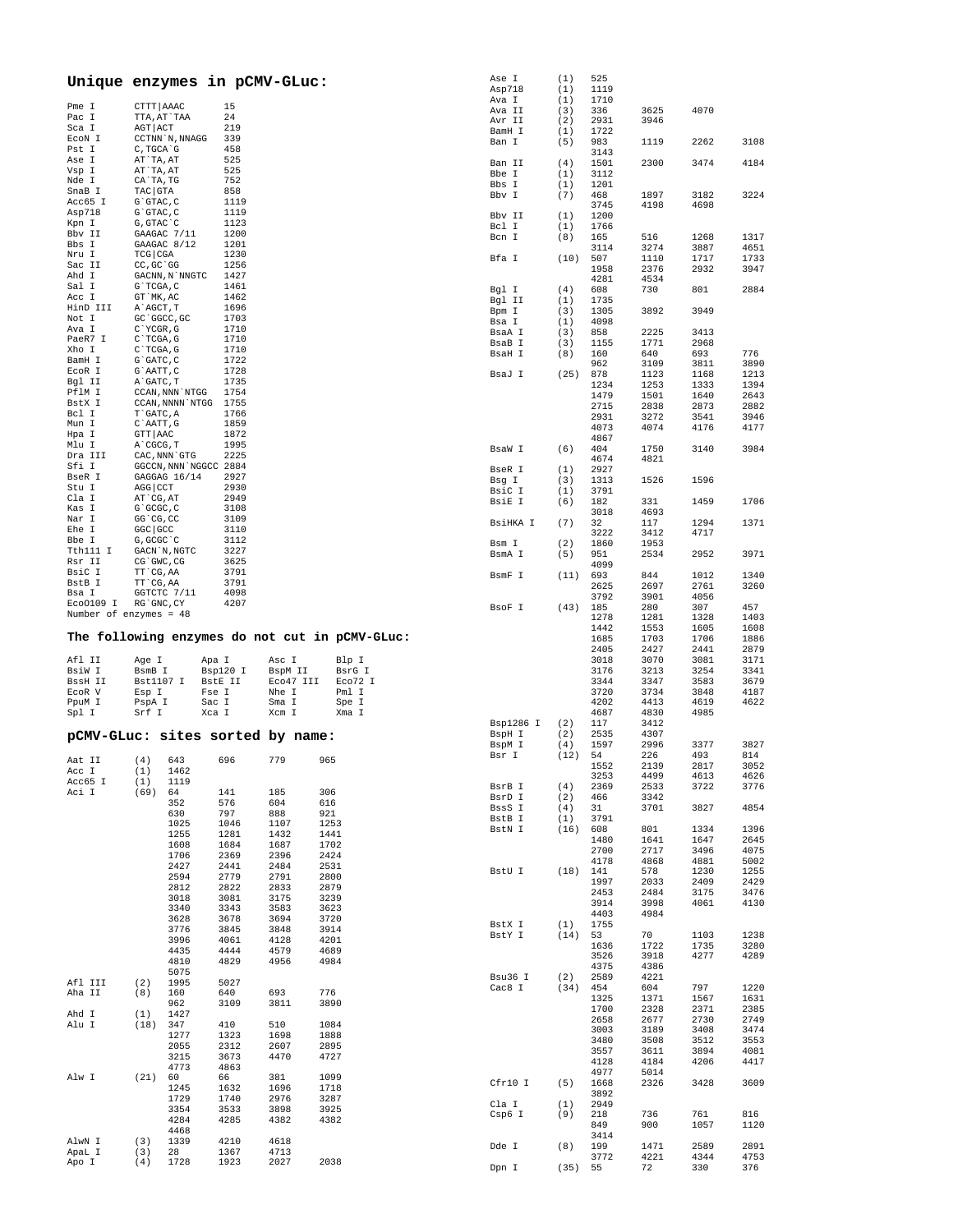|                     |             | 394<br>1240        | 1105<br>1347 | 1116<br>1458 | 1152<br>1528 | Mae II           | (17)        | 98<br>693    | 471<br>776   | 640<br>857   | 652<br>962   |
|---------------------|-------------|--------------------|--------------|--------------|--------------|------------------|-------------|--------------|--------------|--------------|--------------|
|                     |             | 1638<br>1737       | 1659<br>1746 | 1691<br>1768 | 1724<br>2948 |                  |             | 1573<br>2334 | 2169<br>3225 | 2181<br>3412 | 2224<br>4193 |
|                     |             | 2952<br>3441       | 2971<br>3450 | 3282<br>3528 | 3360<br>3904 | Mae III          | (17)        | 4326<br>39   | 227          | 380          | 438          |
|                     |             | 3920               | 4279         | 4291         | 4369         |                  |             | 579          | 666          | 1015         | 1674         |
| DpnII               | (35)        | 4377<br>53         | 4388<br>70   | 4463<br>328  | 374          |                  |             | 1897<br>3535 | 2398<br>4225 | 2410<br>4491 | 3229<br>4607 |
|                     |             | 392<br>1238        | 1103<br>1345 | 1114<br>1456 | 1150<br>1526 | Mbo I            | (35)        | 4670<br>53   | 70           | 328          | 374          |
|                     |             | 1636               | 1657         | 1689         | 1722         |                  |             | 392          | 1103         | 1114         | 1150         |
|                     |             | 1735<br>2950       | 1744<br>2969 | 1766<br>3280 | 2946<br>3358 |                  |             | 1238<br>1636 | 1345<br>1657 | 1456<br>1689 | 1526<br>1722 |
|                     |             | 3439<br>3918       | 3448<br>4277 | 3526<br>4289 | 3902<br>4367 |                  |             | 1735<br>2950 | 1744<br>2969 | 1766<br>3280 | 2946<br>3358 |
|                     |             | 4375               | 4386         | 4461         |              |                  |             | 3439         | 3448         | 3526         | 3902         |
| Dra I               | (5)         | 15<br>4272         | 122          | 1811         | 4253         |                  |             | 3918<br>4375 | 4277<br>4386 | 4289<br>4461 | 4367         |
| Dra III             | (1)         | 2225               |              |              |              | Mbo II           | (12)        | 104          | 1205         | 1393         | 2364         |
| Drd I<br>Dsa I      | (3)<br>(8)  | 2180<br>878        | 3136<br>1123 | 4925<br>1213 | 1234         |                  |             | 2592<br>3928 | 3469<br>4128 | 3679<br>4298 | 3761<br>4371 |
|                     |             | 1253               | 1501         | 2838         | 3541         | Mlu I            | (1)         | 1995         |              |              |              |
| Eae I               | (9)         | 307<br>1703        | 1165<br>3015 | 1210<br>3189 | 1216<br>3580 | Mme I<br>Mnl I   | (3)<br>(32) | 2201<br>327  | 4635<br>1059 | 4819<br>1163 | 1280         |
| Eag I               | (2)         | 3607<br>1703       | 3015         |              |              |                  |             | 1445<br>1718 | 1565<br>1788 | 1674<br>1827 | 1713<br>1836 |
| Ear I               | (3)         | 2576               | 3453         | 3663         |              |                  |             | 2253         | 2584         | 2862         | 2868         |
| Eco57 I<br>ECON I   | (3)<br>(1)  | 3254<br>339        | 3686         | 4486         |              |                  |             | 2891<br>2920 | 2897<br>2960 | 2905<br>3024 | 2908<br>3160 |
| Eco0109 I           | (1)         | 4207               |              |              |              |                  |             | 3517         | 3709         | 3915         | 3947         |
| ECOR I<br>ECOR II   | (1)<br>(16) | 1728<br>606        | 799          | 1332         | 1394         | Msc I            | (2)         | 4229<br>1218 | 4599<br>3191 | 4850         | 4923         |
|                     |             | 1478               | 1639         | 1645         | 2643         | Mse I            | (20)        | 14           | 20           | 24           | 121          |
|                     |             | 2698<br>4176       | 2715<br>4866 | 3494<br>4879 | 4073<br>5000 |                  |             | 486<br>1992  | 525<br>2013  | 1810<br>2024 | 1871<br>2036 |
| Ehe I               | (1)         | 3110               |              |              |              |                  |             | 2047         | 2064         | 2162         | 2433         |
| Fnu4H I             | (43)        | 185<br>1278        | 280<br>1281  | 307<br>1328  | 457<br>1403  | Msl I            | (5)         | 4252<br>288  | 4266<br>883  | 4271<br>1161 | 4323<br>1755 |
|                     |             | 1442               | 1553         | 1605         | 1608         |                  |             | 3546         |              |              |              |
|                     |             | 1685<br>2405       | 1703<br>2427 | 1706<br>2441 | 1886<br>2879 | Msp I            | (23)        | 163<br>1316  | 405<br>1669  | 515<br>1751  | 1267<br>2327 |
|                     |             | 3018               | 3070         | 3081         | 3171         |                  |             | 3014         | 3091         | 3113         | 3141         |
|                     |             | 3176<br>3344       | 3213<br>3347 | 3254<br>3583 | 3341<br>3679 |                  |             | 3272<br>3885 | 3362<br>3893 | 3429<br>3985 | 3610<br>4459 |
|                     |             | 3720               | 3734         | 3848         | 4187         |                  |             | 4649         | 4675         | 4822         |              |
|                     |             | 4202<br>4687       | 4413<br>4830 | 4619<br>4985 | 4622         | MspAl I          | (7)         | 64<br>3215   | 1255<br>4444 | 1283<br>4689 | 2607         |
| Fok I               | (7)         | 261                | 1377         | 2782         | 2976         | Mun I            | (1)         | 1859         |              |              |              |
| Fsp I               | (2)         | 3433<br>477        | 3458<br>3211 | 3912         |              | Nae I<br>Nar I   | (3)<br>(1)  | 2328<br>3109 | 3611         | 3894         |              |
| Gdi II              | (9)         | 308                | 1164         | 1209         | 1702         | Nci I            | (8)         | 164          | 515          | 1267         | 1316         |
|                     |             | 1704<br>3606       | 3014         | 3016         | 3579         | Nco I            | (5)         | 3113<br>878  | 3273<br>1123 | 3886<br>1501 | 4650<br>2838 |
| Gsu I<br>Hae I      | (3)<br>(7)  | 1304<br>1173       | 3893<br>1218 | 3948<br>2930 | 3191         | Nde I            | (1)         | 3541<br>752  |              |              |              |
|                     |             | 4553               | 5005         | 5016         |              | NgoM I           | (3)         | 2326         | 3609         | 3892         |              |
| Hae II<br>Hae III   | (4)<br>(27) | 2376<br>309        | 2384<br>602  | 3112<br>795  | 4787<br>1167 | Nla III          | (21)        | 257<br>822   | 293<br>882   | 371<br>1127  | 381<br>1505  |
|                     |             | 1173               | 1212         | 1218         | 1645         |                  |             | 2539         | 2679         | 2751         | 2842         |
|                     |             | 1668<br>2872       | 1705<br>2878 | 2075<br>2887 | 2217<br>2930 |                  |             | 2983<br>3571 | 3328<br>3927 | 3514<br>4311 | 3545<br>5031 |
|                     |             | 3017               | 3191         | 3582         | 3609         |                  |             | 5082         |              |              |              |
|                     |             | 4118<br>4987       | 4175<br>5005 | 4208<br>5016 | 4553         | Nla IV           | (19)        | 403<br>1667  | 985<br>1724  | 1121<br>2264 | 1498<br>2285 |
| Hga I               | (8)         | 167                | 1043         | 1407         | 2443         |                  |             | 2297         | 2488         | 2649         | 2721         |
| HgiA I              | (7)         | 3818<br>32         | 3897<br>117  | 4338<br>1294 | 4916<br>1371 |                  |             | 3110<br>4117 | 3145<br>4960 | 3993<br>4999 | 4072         |
|                     |             | 3222               | 3412         | 4717         |              | Not I            | (1)         | 1703         |              |              |              |
| HgiE II<br>Hha I    | (2)<br>(22) | 1748<br>141        | 4438<br>478  | 2375         | 2383         | Nru I<br>Nsi I   | (1)<br>(3)  | 1230<br>2681 | 2753         | 5084         |              |
|                     |             | 2409               | 2431         | 2440         | 2453         | Nsp7524 I        | (4)         | 2675         | 2747         | 3510         | 5027         |
|                     |             | 2484<br>3212       | 3103<br>3478 | 3111<br>3738 | 3175<br>3914 | NspB II          | (7)         | 64<br>3215   | 1255<br>4444 | 1283<br>4689 | 2607         |
|                     |             | 4000<br>4786       | 4403<br>4853 | 4512         | 4686         | NspH I<br>Pac I  | (4)<br>(1)  | 2679<br>24   | 2751         | 3514         | 5031         |
| HinC II             | (3)         | 158                | 1463         | 1872         |              | PaeR7 I          | (1)         | 1710         |              |              |              |
| Hind II<br>HinD III | (3)<br>(1)  | 158<br>1696        | 1463         | 1872         |              | Pal I            | (27)        | 309<br>1173  | 602<br>1212  | 795<br>1218  | 1167<br>1645 |
| Hinf I              | (15)        | 928                | 1129         | 1428         | 1475         |                  |             | 1668         | 1705         | 2075         | 2217         |
|                     |             | 1713<br>3594       | 2152<br>3728 | 2174<br>3780 | 2584<br>3838 |                  |             | 2872<br>3017 | 2878<br>3191 | 2887<br>3582 | 2930<br>3609 |
|                     |             | 3875               | 4657         | 5053         |              |                  |             | 4118         | 4175         | 4208         | 4553         |
| HinI I              | (8)         | 160<br>962         | 640<br>3109  | 693<br>3811  | 776<br>3890  | PflM I           | (1)         | 4987<br>1754 | 5005         | 5016         |              |
| HinP I              |             | $(22)$ 139         | 476          | 2373         | 2381         | Ple I            | (5)         | 1137         | 1436         | 1721         | 2160         |
|                     |             | 2407<br>2482       | 2429<br>3101 | 2438<br>3109 | 2451<br>3173 | Pme I            | (1)         | 2592<br>15   |              |              |              |
|                     |             | 3210               | 3476         | 3736         | 3912         | Psp1406 I        | (2)         | 98           | 471          |              |              |
|                     |             | 3998<br>4784       | 4401<br>4851 | 4510         | 4684         | Pst I<br>Pvu I   | (1)<br>(2)  | 458<br>331   | 1459         |              |              |
| Hpa I               | (1)         | 1872               |              |              |              | Pvu II           | (2)         | 2607         | 3215         |              |              |
| Hpa II              |             | $(23)$ 163<br>1316 | 405<br>1669  | 515<br>1751  | 1267<br>2327 | Rsa I            | (9)         | 219<br>850   | 737<br>901   | 762<br>1058  | 817<br>1121  |
|                     |             | 3014               | 3091         | 3113         | 3141         |                  |             | 3415         |              |              |              |
|                     |             | 3272<br>3885       | 3362<br>3893 | 3429<br>3985 | 3610<br>4459 | Rsr II<br>Sac II | (1)<br>(1)  | 3625<br>1256 |              |              |              |
|                     |             | 4649               | 4675         | 4822         |              | Sal I            | (1)         | 1461         |              |              |              |
| Hph I               | (7)         | 215<br>3288        | 893<br>4179  | 1685<br>4295 | 2227         | Sap I<br>Sau3A I | (2)<br>(35) | 3453<br>53   | 3663<br>70   | 328          | 374          |
| Kas I               | (1)         | 3108               |              |              |              |                  |             | 392          | 1103         | 1114         | 1150         |
| Kpn I<br>Mae I      | (1)<br>(10) | 1123<br>507        | 1110         | 1717         | 1733         |                  |             | 1238<br>1636 | 1345<br>1657 | 1456<br>1689 | 1526<br>1722 |
|                     |             | 1958<br>4281       | 2376<br>4534 | 2932         | 3947         |                  |             | 1735<br>2950 | 1744<br>2969 | 1766<br>3280 | 2946<br>3358 |
|                     |             |                    |              |              |              |                  |             |              |              |              |              |